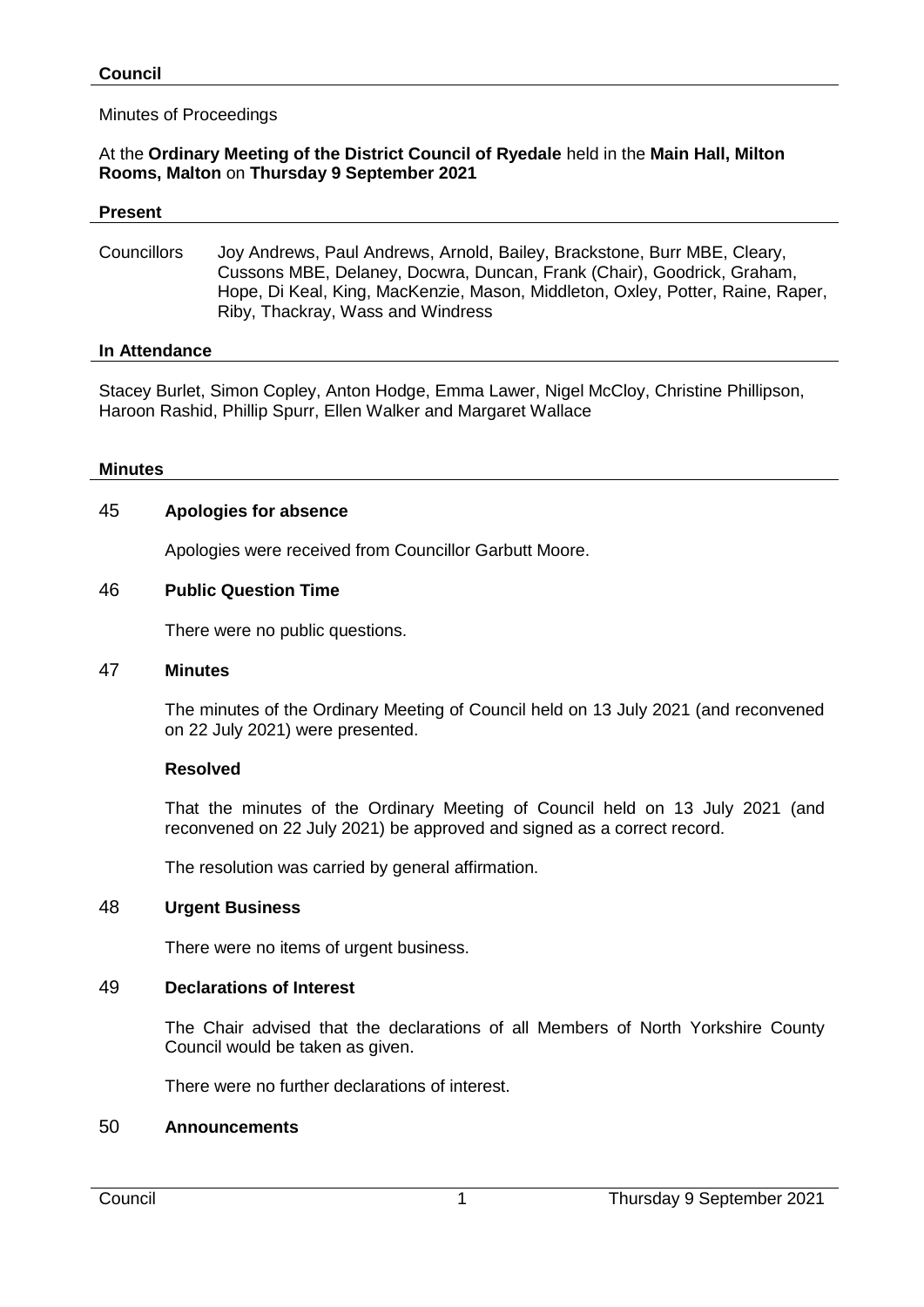On behalf of the Council, the Chair offered condolences and sincere sympathy following the recent passing of Councillor John Clark and of Honorary Alderman Brian Maud. Councillors Burr, Keal, Arnold, Duncan, Frank and Potter also spoke to pay respects to Councillor Clark and Honorary Alderman Brian Maud on behalf of their political groups.

The Council held a one minute silence in their memory.

### 51 **To Receive any Questions submitted by Members Pursuant to Council Procedure Rule 10.2 (Questions on Notice at Full Council)**

There were no questions on notice submitted pursuant to Council Procedure Rule 10.2.

#### 52 **To Dispose of Business not dealt with at the Previous Ordinary Meeting of Council**

# 53 **Proposed by Councillor P Andrews and seconded by Councillor Burr**

*"Pursuant to Council Procedure Rule 23.1, the Council hereby suspends Council Procedure Rule 11.4 to allow the full debate of the following motion at the meeting, without standing referred to committee."*

Upon being put to the vote, the motion was lost.

### **Voting record**

12 For 16 Against

#### **Recorded vote**

For

Councillors P Andrews, Burr, Cussons, Frank, Keal, Mason, Middleton, Potter, Raine, Riby, Thackray and Wass

**Against** 

Councillors J Andrews, Arnold, Bailey, Brackstone, Cleary, Delaney, Docwra, Duncan, Goodrick, Graham, Hope, King, Mackenzie, Oxley, Raper and **Windress** 

## 54 **Proposed by Councillor P Andrews and seconded by Councillor Burr**

*"The Council resolves to engage consultants to take the Council and the public through the revision of the Ryedale Plan, the Consultant to be appointed by the Programme Director (Economic Development, Business and Partnerships) in consultation with the Chairs of Planning and P&R."*

The motion stands automatically referred to the Policy and Resources Committee under Committee Procedure Rule 11.4.

### 55 **Appointment of the Chair of Policy and Resources Committee**

It was moved by Councillor Burr and seconded by Councillor Mason that Councillor Keal be appointed Chair of the Policy and Resources Committee.

Upon being put to the vote, the motion was carried.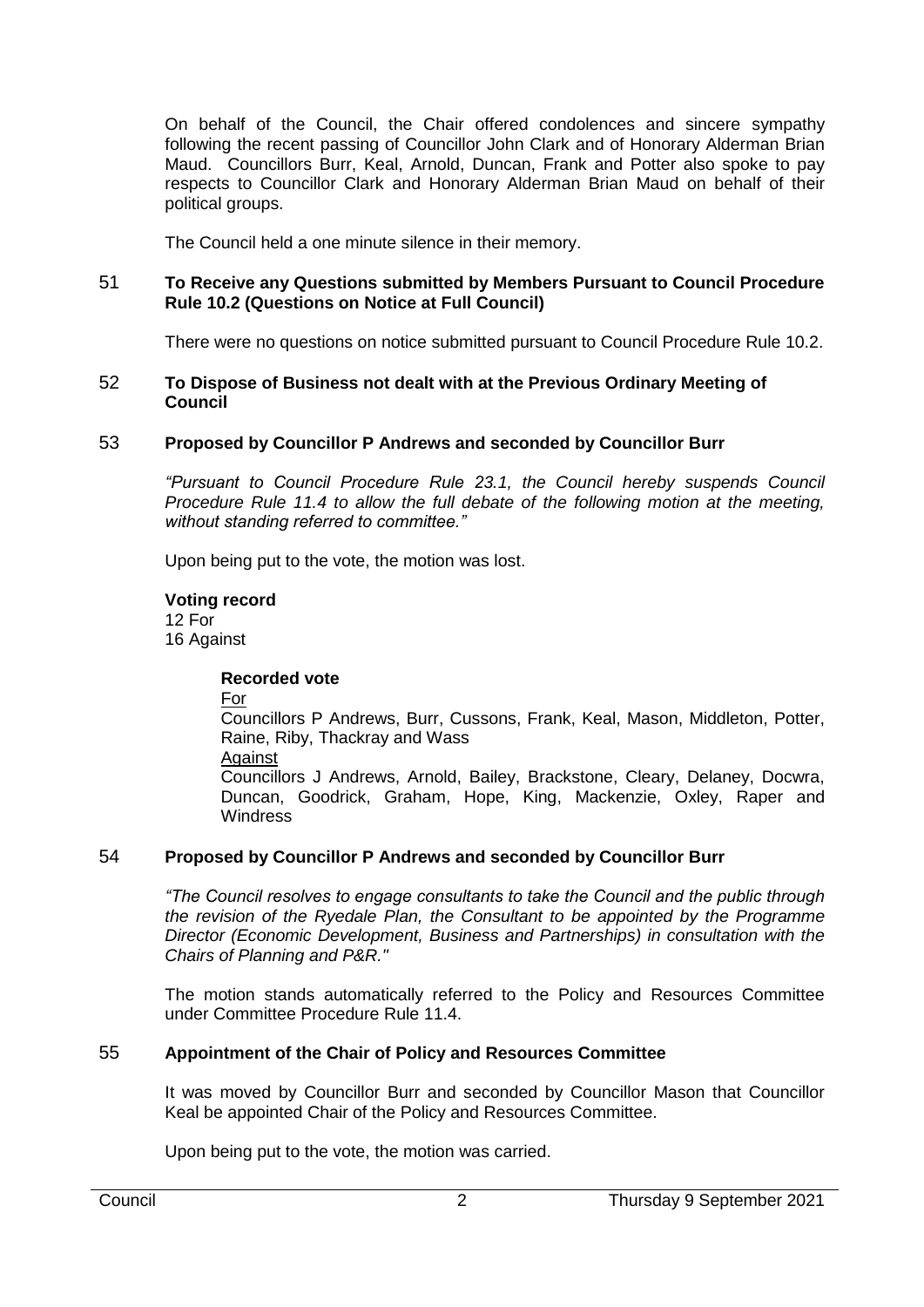### **Resolved**

That Councillor Keal be appointed Chair of the Policy and Resources Committee for the remainder of the municipal year.

### **Voting record**

16 For 12 Abstentions

### **Recorded vote**

For

Councillors J Andrews, P Andrews, Brackstone, Burr, Cussons, Frank, Hope, Keal, Mason, Middleton, Potter, Raine, Riby, Thackray, Wass and Windress Abstain

Councillors Bailey, Brackstone, Cleary, Delaney, Docwra, Duncan, Goodrick, Graham, King, Mackenzie, Oxley and Raper

Following the appointment of Councillor Keal as the Chair of the Policy and Resources Committee, Council moved to appoint to the now vacant position of Vice Chair of the Policy and Resources Committee.

It was moved by Councillor P Andrews and seconded by Councillor Potter that Councillor Burr be appointed Vice Chair of the Policy and Resources Committee.

Upon being put to the vote, the motion was carried.

#### **Resolved**

That Councillor Burr be appointed Vice Chair of the Policy and Resources Committee.

#### **Voting record** 16 For

12 Abstentions

#### **Recorded vote**

For

Councillors J Andrews, P Andrews, Brackstone, Burr, Cussons, Frank, Hope, Keal, Mason, Middleton, Potter, Raine, Riby, Thackray, Wass and Windress **Abstain** Councillors Arnold, Bailey, Cleary, Delaney, Docwra, Duncan, Goodrick,

Graham, King, Mackenzie, Oxley and Raper

#### 56 **Appointment of a Representative to the North Yorkshire County Council Scrutiny of Health Committee**

It was moved by Councillor Duncan and seconded by Councillor Bailey that Councillor Graham be appointed as the representative to the North Yorkshire County Council Scrutiny of Health Committee.

It was moved by Councillor Arnold and seconded by Councillor P Andrews that Councillor Raper be appointed as the representative to the North Yorkshire County Council Scrutiny of Health Committee.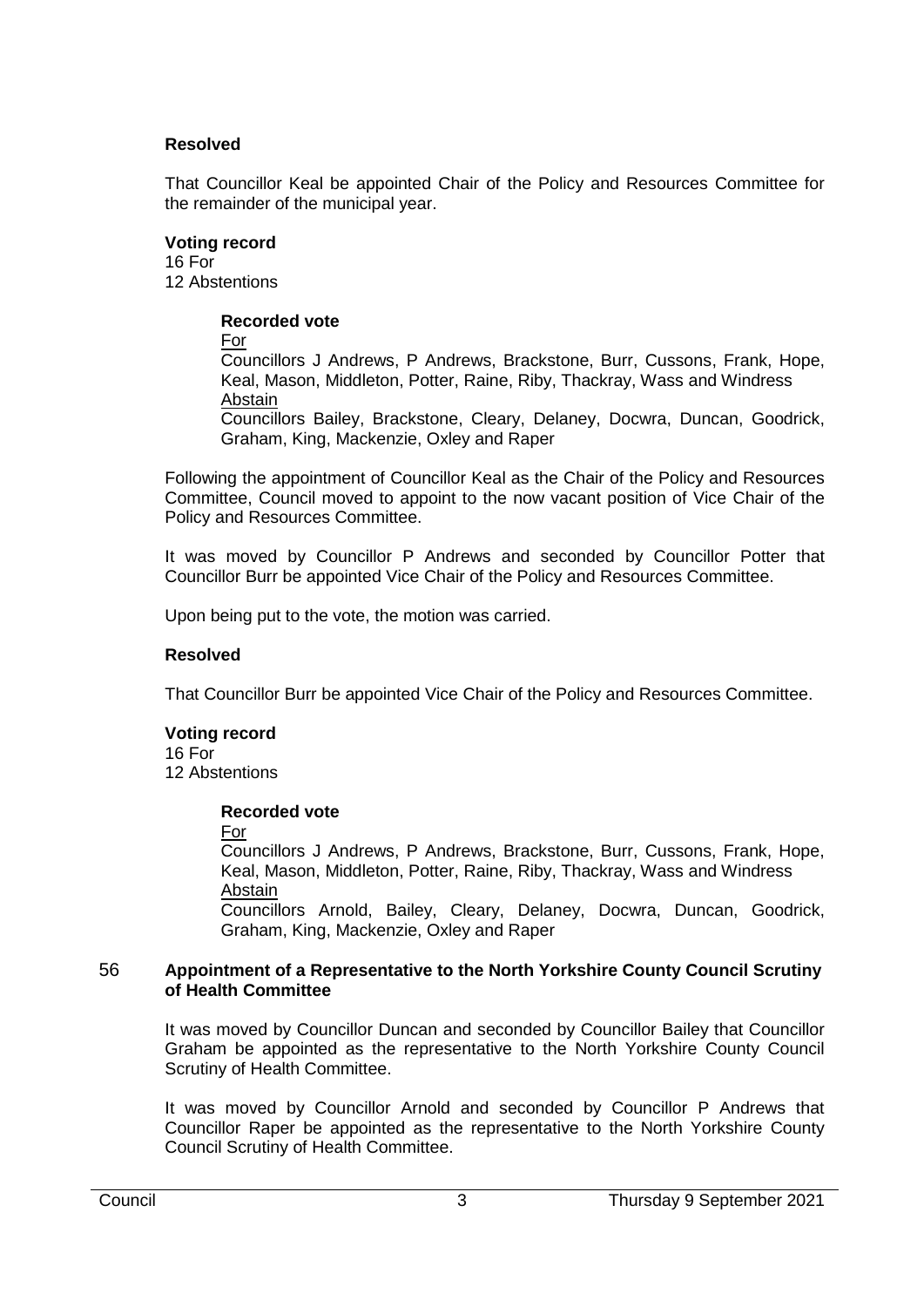Upon being put to the vote, Councillor Graham was appointed as the representative to the North Yorkshire County Council Scrutiny of Health Committee.

#### **Resolved**

That Councillor Graham be appointed as the representative to the North Yorkshire County Council Scrutiny of Health Committee for the remainder of the municipal term.

### **Voting record**

17 Councillor Graham 11 Councillor Raper

## **Recorded vote**

Councillor Graham

Councillors Bailey, Burr, Cleary, Delaney, Docwra, Duncan, Frank, Goodrick, Graham, Keal, King, Mackenzie, Oxley, Raine, Riby, Thackray and Windress Councillor Raper Councillors J Andrews, P Andrews, Arnold, Brackstone, Cussons, Hope, Mason, Middleton, Potter, Raper and Windress

### 57 **Appointment of a Representative to the Safer Ryedale Delivery Team**

It was moved by Councillor Duncan and seconded by Councillor Oxley that Councillor Cleary be appointed as a representative to the Safer Ryedale Delivery Team.

Upon being put to the vote, the motion was carried.

#### **Resolved**

That Councillor Cleary be appointed as a representative to the Safer Ryedale Delivery Team for the remainder of the municipal term.

#### **Voting record**

26 For 2 Abstentions

#### **Recorded vote**

#### For

Councillors J Andrews, Arnold, Bailey, Brackstone, Burr, Cleary, Cussons, Delaney, Docwra, Duncan, Frank, Goodrick, Graham, Hope, Keal, King, Mackenzie, Mason, Middleton, Oxley, Potter, Raine, Riby, Thackray, Wass and **Windress** Abstain

Councillors P Andrews and Raper

Councillor Windress left the meeting at 7:45pm, following consideration of this item.

#### 58 **To consider for Approval the Recommendations in respect of the following Part 'B' Committee Items:**

# 59 **Minute 38 - Revenue and Capital Budget Monitoring - Q1 2021/22**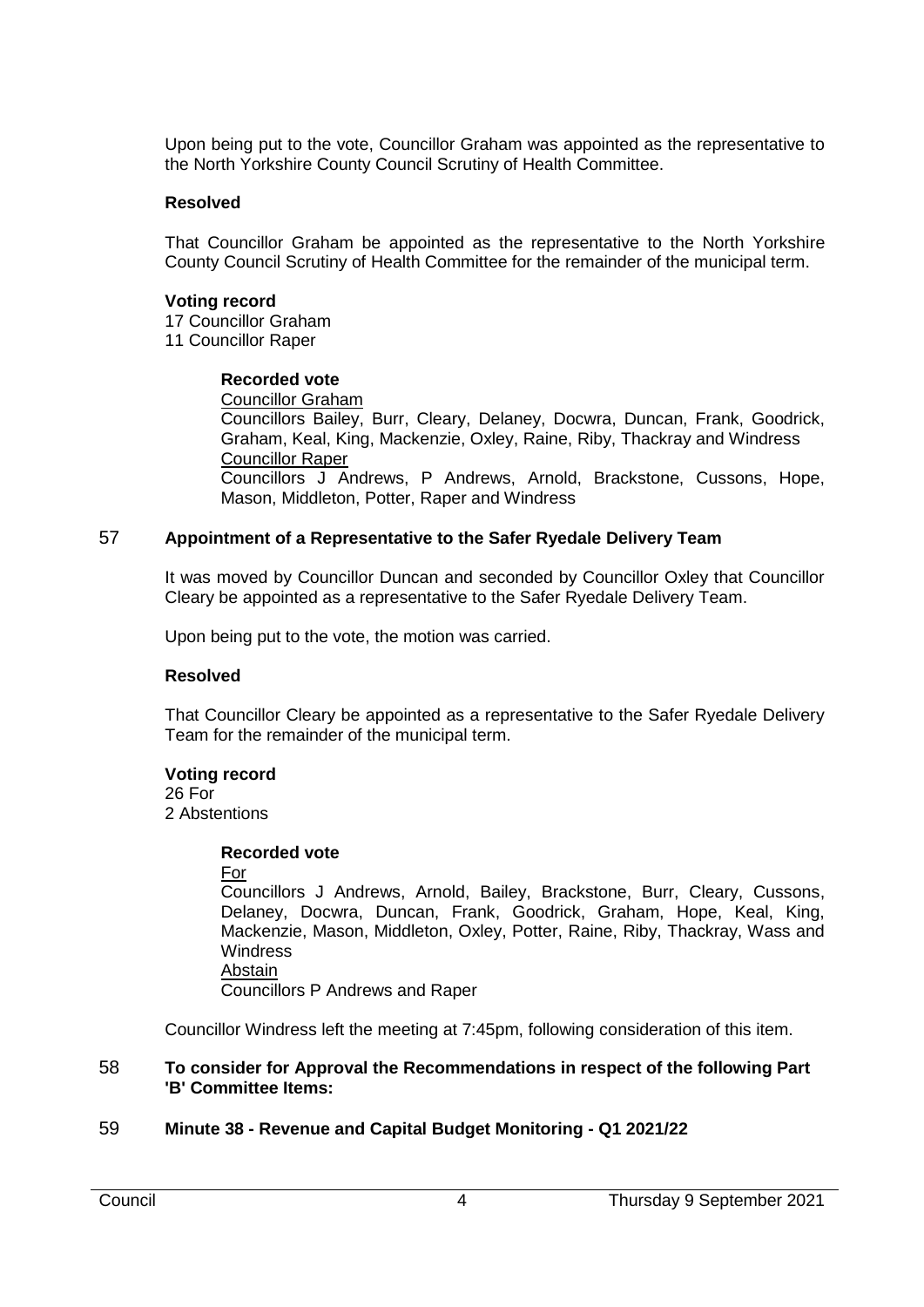It was moved by Councillor Keal and seconded by Councillor J Andrews that the following recommendation be approved and adopted:

That the Council:

- i) Notes the contents of the report;
- ii) Notes the impact on reserves of current spending plans and that it is likely that reserves would be fully spent by March 2024 if Ryedale District Council had continued to exist. A new unitary authority across North Yorkshire will be in place from April 2023;
- iii) Notes that Local Government reorganisation is currently underway. There will be additional costs arising from that which all councils will be expected to contribute to. Protocols on potential spending over the transition period, which are currently being developed, may also feature.

Upon being put to the vote, the motion was carried.

### **Resolved**

That the Council:

- i) Notes the contents of the report;
- ii) Notes the impact on reserves of current spending plans and that it is likely that reserves would be fully spent by March 2024 if Ryedale District Council had continued to exist. A new unitary authority across North Yorkshire will be in place from April 2023;
- iii) Notes that Local Government reorganisation is currently underway. There will be additional costs arising from that which all councils will be expected to contribute to. Protocols on potential spending over the transition period, which are currently being developed, may also feature.

#### **Voting record**

26 For 1 Against

### **Recorded vote**

For

Councillors J Andrews, P Andrews, Bailey, Brackstone, Burr, Cleary, Cussons, Delaney, Docwra, Duncan, Frank, Goodrick, Graham, Hope, Keal, King, Mackenzie, Mason, Middleton, Oxley, Potter, Raine, Raper, Riby, Thackray and Wass **Against** 

Councillor Arnold

### 60 **Minute 39 - HR Policy Revision - Local Government Pension Scheme Employer Discretions, Family Leave Policy and Probation Policy**